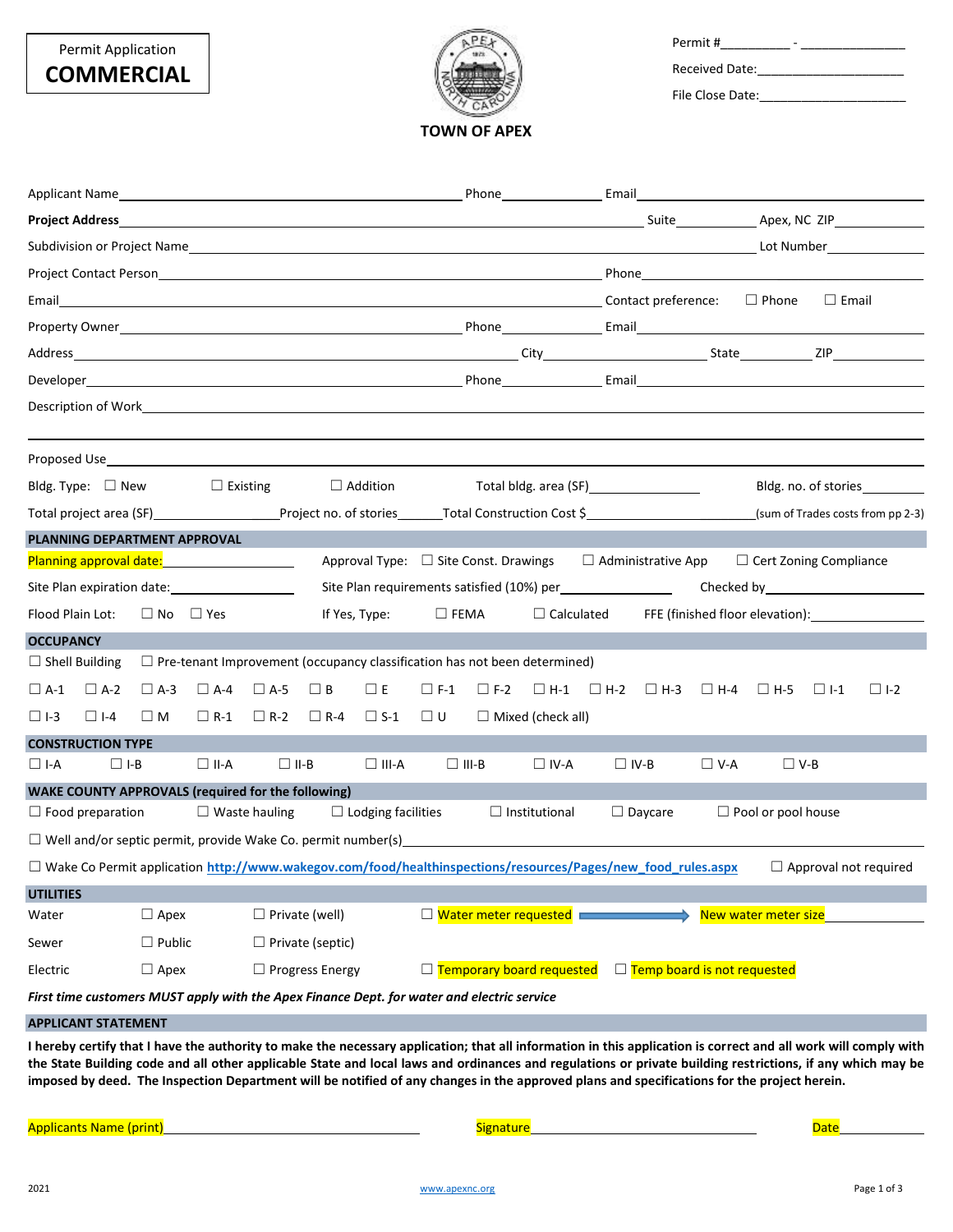|    | Application for commercial Permit – Page 2 or 5                                                                                                                                                                                                                                                                                                                                                    |                                                                                                         |                                                                         |                    |  |                                        |
|----|----------------------------------------------------------------------------------------------------------------------------------------------------------------------------------------------------------------------------------------------------------------------------------------------------------------------------------------------------------------------------------------------------|---------------------------------------------------------------------------------------------------------|-------------------------------------------------------------------------|--------------------|--|----------------------------------------|
|    | Project Address                                                                                                                                                                                                                                                                                                                                                                                    |                                                                                                         |                                                                         |                    |  |                                        |
|    | Instructions for completing the remainder of the application:<br>Lines $1 - 4$ : Complete contractor information for each contractor performing the work for this project.<br>A)<br>Line 5: Original signature required by each contractor.<br>B)<br>Construction Cost: The combined construction costs of each trade should match the total construction cost on page 1 of the application.<br>C) |                                                                                                         |                                                                         |                    |  |                                        |
|    | <b>GENERAL CONSTRUCTION (BUILDING)</b>                                                                                                                                                                                                                                                                                                                                                             | $\Box$ Check here if this trade is not required.                                                        |                                                                         |                    |  |                                        |
| 1) | Contractor (Company Name) 2012 12:30 12:30 12:30 12:30 12:30 12:30 12:30 12:30 12:30 12:30 12:30 12:30 12:30 12:30 12:30 12:30 12:30 12:30 12:30 12:30 12:30 12:30 12:30 12:30 12:30 12:30 12:30 12:30 12:30 12:30 12:30 12:30                                                                                                                                                                     |                                                                                                         |                                                                         |                    |  |                                        |
| 2) |                                                                                                                                                                                                                                                                                                                                                                                                    |                                                                                                         |                                                                         |                    |  |                                        |
| 3) |                                                                                                                                                                                                                                                                                                                                                                                                    | Classification: $\square$ Commercial $\square$ Limited $\square$ Intermediate $\square$ Unlimited       |                                                                         |                    |  |                                        |
| 4) | Email <b>Exercise Contract Contract Contract Contract Contract Contract Contract Contract Contract Contract Contract Contract Contract Contract Contract Contract Contract Contract Contract Contract Contract Contract Contract</b>                                                                                                                                                               |                                                                                                         |                                                                         |                    |  | Construction Cost (contract amount) \$ |
|    | $\Box$ I am a general contractor duly licensed by the NC Licensing Board of General Contractors. I am permitted by my license to contract on project on one<br>property at one time not to exceed the following dollar value $\frac{\zeta}{2}$ The following contractors are considered subcontractors.                                                                                            |                                                                                                         |                                                                         |                    |  |                                        |
|    | □ I am an unlicensed contractor. I am permitted to contract on projects on one property at one time not to exceed \$30,000. I am not permitted to<br>perform or subcontract plumbing, mechanical or electrical work so all of the following contractors are considered prime contractors.                                                                                                          |                                                                                                         |                                                                         |                    |  |                                        |
| 5) | ** Authorized Agent is employee, officer or member of the corporation                                                                                                                                                                                                                                                                                                                              |                                                                                                         |                                                                         |                    |  |                                        |
|    | <b>ELECTRICAL</b><br><b>Service Service</b>                                                                                                                                                                                                                                                                                                                                                        | $\square$ Check here if this trade is not required.                                                     |                                                                         |                    |  |                                        |
| 1) | Contractor (Company Name) 2012 12:30 12:30 12:30 12:30 12:30 12:30 12:30 12:30 12:30 12:30 12:30 12:30 12:30 12:30 12:30 12:30 12:30 12:30 12:30 12:30 12:30 12:30 12:30 12:30 12:30 12:30 12:30 12:30 12:30 12:30 12:30 12:30                                                                                                                                                                     |                                                                                                         |                                                                         |                    |  |                                        |
| 2) |                                                                                                                                                                                                                                                                                                                                                                                                    |                                                                                                         |                                                                         |                    |  |                                        |
| 3) | License Number________________________________                                                                                                                                                                                                                                                                                                                                                     | Classification: $\Box$ Limited<br>Voltage: $\Box$ 50 or less                                            | $\Box$ Intermediate $\Box$ Unlimited $\Box$ Owner<br>$\Box$ 600 or less | $\Box$ 600 or more |  | $\Box$ Other                           |
| 4) |                                                                                                                                                                                                                                                                                                                                                                                                    |                                                                                                         |                                                                         |                    |  | Construction Cost (contract amount) \$ |
| 5) |                                                                                                                                                                                                                                                                                                                                                                                                    |                                                                                                         |                                                                         |                    |  |                                        |
|    | <b>Service Service</b><br><b>HVAC (Mechanical)</b>                                                                                                                                                                                                                                                                                                                                                 | $\Box$ Check here if this trade is not required.                                                        |                                                                         |                    |  |                                        |
| 1) |                                                                                                                                                                                                                                                                                                                                                                                                    |                                                                                                         |                                                                         |                    |  |                                        |
| 2) |                                                                                                                                                                                                                                                                                                                                                                                                    |                                                                                                         |                                                                         |                    |  |                                        |
| 3) | License Number_____________________________                                                                                                                                                                                                                                                                                                                                                        | Classification: $\Box$ H-1 $\Box$ H-2 $\Box$ H-3 $\Box$ Owner $\Box$ Class I $\Box$ Class II $\Box$ N/A |                                                                         |                    |  |                                        |
| 4) |                                                                                                                                                                                                                                                                                                                                                                                                    |                                                                                                         |                                                                         |                    |  | Construction Cost (contract amount) \$ |
| 5) | **Authorized Agent (print) example and the Signature Signature Signature and the Date of Date of the Date of the Signature of the Signature of the Date of the Date of the Signature of the Signature of the Signature of the                                                                                                                                                                      |                                                                                                         |                                                                         |                    |  |                                        |
|    | Effective July 19, 2016: all new backflow preventers installed on Apex water system are required to be lead free. Backflow preventers                                                                                                                                                                                                                                                              |                                                                                                         |                                                                         |                    |  |                                        |

**installed must be per the USC manual and Town of Apex Cross Connection Control Ordinance. Approved lead free backflow preventers can be found at<http://www.usc.edu/dept/fccchr/list.html>**

| Classification:                                                                                       |                                              |                                                                                                      | $\Box$ Owner                                                   | $\Box$ N/A                                                                                                                                                                                                                                                                                                                             |  |  |
|-------------------------------------------------------------------------------------------------------|----------------------------------------------|------------------------------------------------------------------------------------------------------|----------------------------------------------------------------|----------------------------------------------------------------------------------------------------------------------------------------------------------------------------------------------------------------------------------------------------------------------------------------------------------------------------------------|--|--|
| Construction Cost (contract amount) $\frac{1}{2}$                                                     |                                              |                                                                                                      |                                                                |                                                                                                                                                                                                                                                                                                                                        |  |  |
|                                                                                                       |                                              |                                                                                                      |                                                                |                                                                                                                                                                                                                                                                                                                                        |  |  |
|                                                                                                       |                                              |                                                                                                      | Additional fee per schedule                                    |                                                                                                                                                                                                                                                                                                                                        |  |  |
|                                                                                                       |                                              |                                                                                                      |                                                                |                                                                                                                                                                                                                                                                                                                                        |  |  |
|                                                                                                       |                                              |                                                                                                      |                                                                |                                                                                                                                                                                                                                                                                                                                        |  |  |
|                                                                                                       |                                              |                                                                                                      |                                                                |                                                                                                                                                                                                                                                                                                                                        |  |  |
|                                                                                                       |                                              |                                                                                                      |                                                                |                                                                                                                                                                                                                                                                                                                                        |  |  |
|                                                                                                       |                                              |                                                                                                      |                                                                |                                                                                                                                                                                                                                                                                                                                        |  |  |
|                                                                                                       |                                              |                                                                                                      |                                                                |                                                                                                                                                                                                                                                                                                                                        |  |  |
| <b>PLUMBING</b><br>SPRINKLER (PLUMBING/FIRE)<br>1)<br>Application for Commercial Permit - Page 3 of 3 | License Number______________________________ | $\Box$ Check here if this trade is not required.<br>$\Box$ Check here if this trade is not required. | $\Box$ Class I<br>Classification: $\Box$ Fire Sprinkler (only) | Contractor (Company Name) 2012 12:20 20:20 20:20 20:20 20:20 20:20 20:20 20:20 20:20 20:20 20:20 20:20 20:20 20:20 20:20 20:20 20:20 20:20 20:20 20:20 20:20 20:20 20:20 20:20 20:20 20:20 20:20 20:20 20:20 20:20 20:20 20:20<br>$\Box$ Class II<br><u> 1989 - Johann Barbara, martxa a</u><br>Construction Cost (contract amount) \$ |  |  |